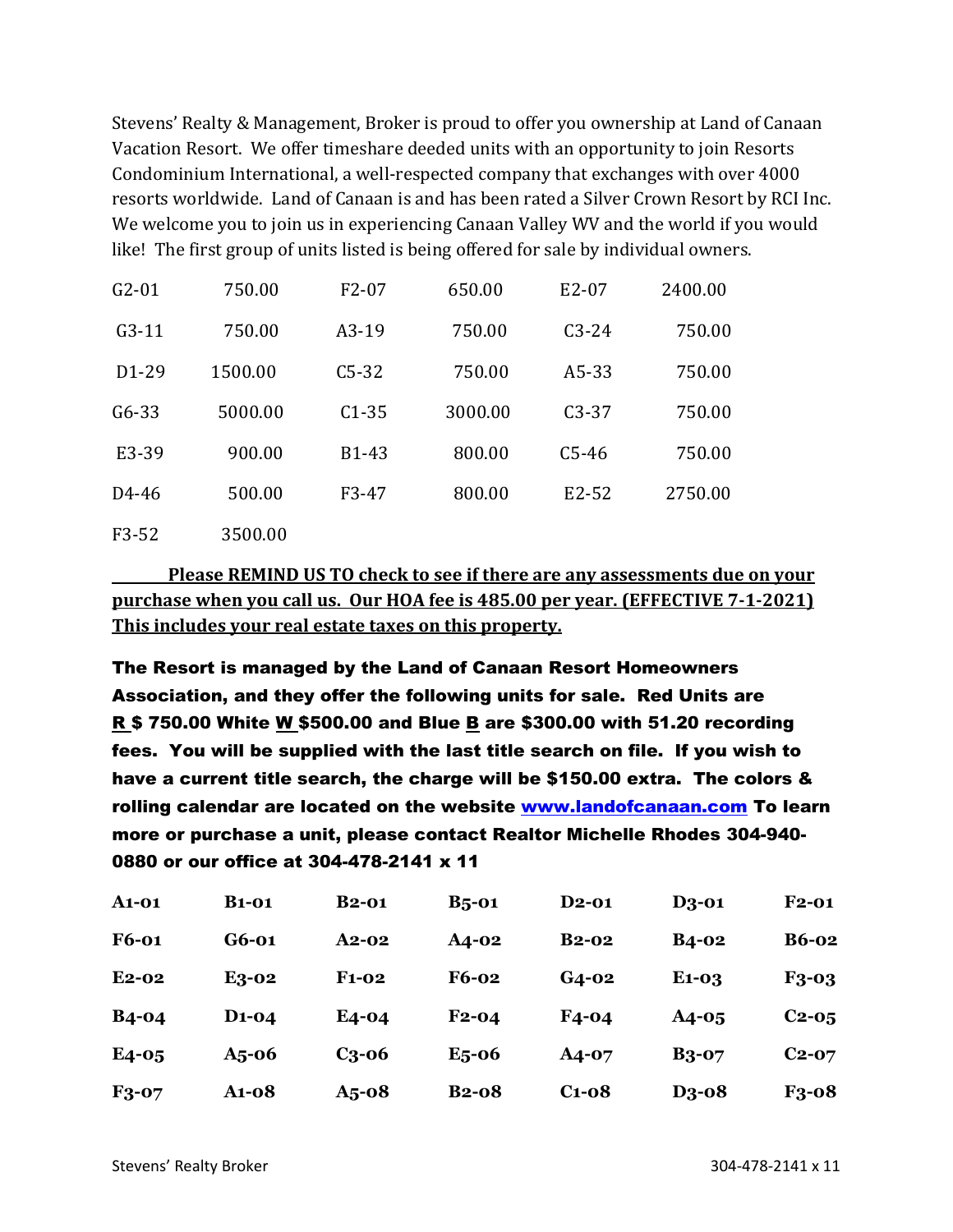| F4-08                          | $F_5$ -08    | <b>F6-08</b> | $A5$ -09     | $B2-09$      | <b>B4-09</b> | D <sub>4</sub> -09 |
|--------------------------------|--------------|--------------|--------------|--------------|--------------|--------------------|
| <b>A1-10</b>                   | $A2-10$      | $A4$ -10     | $A5$ -10     | A6-10        | $B5$ -10     | $C6-10$            |
| <b>D<sub>1</sub>-10</b>        | <b>D3-10</b> | $E_5$ -10    | <b>F6-10</b> | $G1-10$      | $G3-10$      | $G5$ -10           |
| $G6-10$                        | $A1-11$      | $A3-11$      | $A_{5} - 11$ | $A6-11$      | $B2-11$      | $B4-11$            |
| $B_{5} - 11$                   | $B6-11$      | $C_{1-11}$   | $C_{3}$ -11  | $C_{4-11}$   | $D2-11$      | $D3-11$            |
| $D6-11$                        | $E2-11$      | $E3-11$      | $E4-11$      | $E_{5}$ -11  | $E6-11$      | $F1-11$            |
| $F2-11$                        | $F_{4-11}$   | $G_{5}$ -11  | $A3-12$      | $B4-12$      | $C_{1-12}$   | $C_{4-12}$         |
| $C_{5-12}$                     | $C6-12$      | $D2-12$      | $D4$ -12     | $D_{5} - 12$ | D6-12        | $E6-12$            |
| $F2-12$                        | $F4-12$      | $F_{5-12}$   | $F6-12$      | $G_4-12$     | $G_5 - 12$   | $A1-13$            |
| A <sub>3</sub> -1 <sub>3</sub> | $B1-13$      | $B2-13$      | <b>B3-13</b> | $B_{5-13}$   | $D2-13$      | <b>D3-13</b>       |
| $D6-13$                        | $E3-13$      | $E4-13$      | $F_{2-1,3}$  | $F3-13$      | $A1-14$      | $A_{5-14}$         |
| $B4-14$                        | $C_{5-14}$   | $D_{5-14}$   | $E2-14$      | $E_5-14$     | $F1-14$      | $F_{5-14}$         |
| $G_3 - 14$                     | $G_4 - 14$   | $G_{5-14}$   | $A2-15$      | $B2-15$      | $C1-15$      | $D3-15$            |
| $D6-15$                        | $E1-15$      | $E4-15$      | $E_5-15$     | $F6-15$      | $G3-15$      | $G4-15$            |
| $G5 - 15$                      | $G6-15$      | $E2-16$      | $E3-16$      | $F1-16$      | $F2-16$      | $G4-16$            |
| $G5$ -16                       | $G6-16$      | $A1-17$      | $A2-17$      | $A_{5-17}$   | $B2-17$      | $B3-17$            |
| $B4-17$                        | $C_{4-17}$   | $C_{5-17}$   | $D1-17$      | $D2-17$      | $D3-17$      | $D_{5-17}$         |
| $A_{5-18}$                     | $B2-18$      | $B4-18$      | <b>B6-18</b> | $C1-18$      | $C4-18$      | $C_{5-18}$         |
| $C6-18$                        | $D_{2-18}$   | $D4-18$      | D6-18        | $F2-18$      | $F3-18$      | $F6-18$            |
| $G1-18$                        | $G3$ -18     | $G_4 - 18$   | $A_{5-19}$   | $A6-19$      | $B2-19$      | $B_{5-19}$         |
| $C_{4-19}$                     | $E2-19$      | <b>E6-19</b> | $F_{5-19}$   | $F3-19$      | $G1-19$      | $A1-20$            |
| <b>A2-20</b>                   | $E1-20$      | $F1-20$      | $D_2-21$     | $D_4-21$     | $E3-21$      | $G_4-21$           |
| $C_{2-22}$                     | $C_{5-22}$   | <b>D3-22</b> | $D_5$ -22    | <b>D6-22</b> | $F3-22$      | $G_{2-22}$         |
| $G3-22$                        | <b>A4-23</b> | $B_4 - 23$   | <b>B6-23</b> | $C_{5-23}$   | $C6-23$      | D <sub>2</sub> -23 |
| $F1-23$                        | $F_{2-23}$   | F6-23        | $G6-23$      | $A1-24$      | $C_{5-24}$   | $D2-24$            |
| <b>D4-24</b>                   | $G_3 - 24$   | $D_5$ -25    | $E1-25$      | $F_{5-25}$   | $G3$ -26     |                    |
| <b>D3-27</b>                   | $G_{2-27}$   | F4-29        | $G_2 - 30$   | $C_{1-31}$   | E6-31        | <b>F3-31</b>       |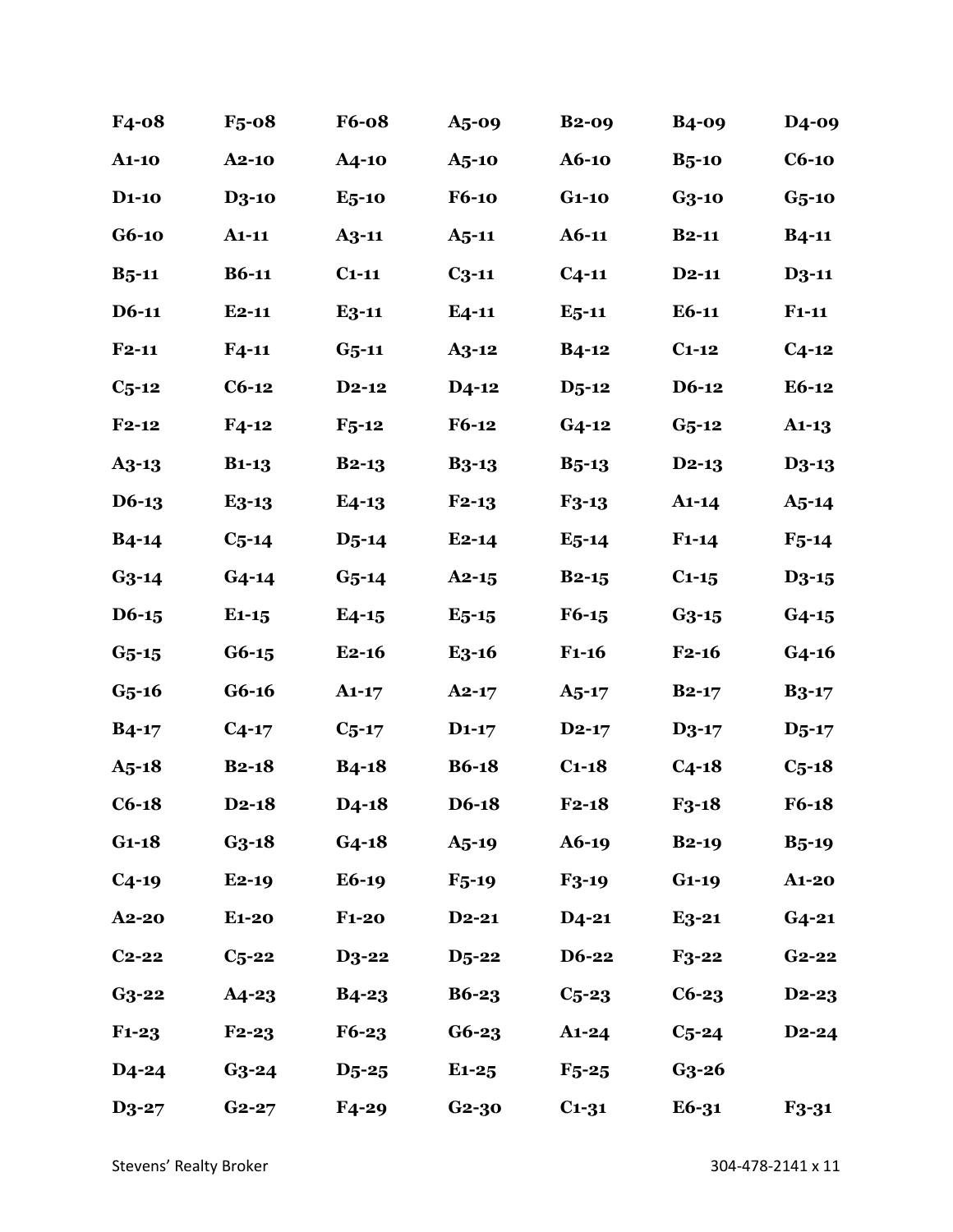| $C_3-32$           | $C_{5-33}$         | D <sub>1</sub> -33        | D <sub>4</sub> -33 | D6-33                     | $G1-33$            | $G2-33$            |
|--------------------|--------------------|---------------------------|--------------------|---------------------------|--------------------|--------------------|
| $A2 - 34$          | <b>B1-34</b>       | <b>B</b> <sub>5</sub> -34 | $C6-34$            | D6-34                     | $E2-34$            | E <sub>3</sub> -34 |
| E <sub>4</sub> -34 | E6-34              | $F6 - 34$                 | $G1-34$            | <b>B1-35</b>              | $D2-35$            | $E5-35$            |
| F <sub>3</sub> -35 | A1-36              | <b>B1-36</b>              | $B2-36$            | <b>B4-36</b>              | $B_{5-36}$         | E4-36              |
| <b>F6-36</b>       | G4-36              | A4-37                     | A5-37              | A6-37                     | <b>B6-37</b>       | $C_{2-37}$         |
| D <sub>5</sub> -37 | $E2-37$            | $F4-37$                   | F6-37              | <b>B</b> <sub>4</sub> -38 | $C1-38$            | $C_{3-38}$         |
| $C5-38$            | D <sub>5</sub> -38 | $F_{5-38}$                | $G_2 - 38$         | $G_{5-38}$                | $G6-38$            | A <sub>3</sub> -39 |
| <b>B2-39</b>       | $F2-39$            | $G5$ -40                  | $A6 - 41$          | $B_3 - 41$                | $B6-41$            | $D3-41$            |
| $G_3 - 41$         | $A1 - 42$          | A4-42                     | $C_{2-42}$         | $D1-42$                   | $E_{2-42}$         | $F_{2-42}$         |
| $A1-43$            | $A2 - 43$          | $A5 - 43$                 | $B_{5-43}$         | $C2-43$                   | $C_{3-43}$         | $C5 - 43$          |
| D <sub>3</sub> -43 | $E3-43$            | $E5 - 43$                 | $F2-43$            | $F3-43$                   | $F4-43$            | $F_{5-43}$         |
| $G_{2-43}$         | $G_3 - 43$         | $G5 - 43$                 | $B4-44$            | $B_{5-44}$                | <b>B6-44</b>       | $C_{3-44}$         |
| $D2-44$            | D <sub>4</sub> -44 | $E5 - 44$                 | F6-44              | $G6-44$                   | $A1-45$            | $A2-45$            |
| $B4-45$            | $D2-45$            | D <sub>4</sub> -45        | $D5 - 45$          | D6-45                     | $E4-45$            | E6-45              |
| $F4-45$            | F6-45              | $G_3 - 45$                | $G6-45$            | $B1-46$                   | $B4 - 46$          | $B_{5-46}$         |
| <b>B6-46</b>       | $C1 - 46$          | $C2-46$                   | $C3 - 46$          | $C4-46$                   | $D1 - 46$          | $D2-46$            |
| D <sub>3</sub> -46 | D6-46              | $E2-46$                   | E4-46              | $E5 - 46$                 | $F_{2-46}$         | $F4 - 46$          |
| $F_{5-46}$         | $G_3 - 46$         | $G_{5-46}$                | $A1-47$            | $A2 - 47$                 | $A4 - 47$          | $C_{4-47}$         |
| $C5$ -47           | $D2 - 47$          | $D3-47$                   | D <sub>4</sub> -47 | $D6-47$                   | $E5$ -47           | $F1 - 47$          |
| $A2 - 48$          | $A5 - 48$          | $A6 - 48$                 | $B1-48$            | $B_3 - 48$                | $B_5 - 48$         | $C_{1-48}$         |
| $C_{2-48}$         | $C_{3-48}$         | $C_{4-48}$                | $C6-48$            | $D1-48$                   | D <sub>4</sub> -48 | D6-48              |
| $E1-48$            | $E2-48$            | $E_5 - 48$                | $F1 - 48$          | $F3-48$                   | $F_{5-48}$         | F6-48              |
| $G_{2-48}$         | $G_3 - 48$         | $G6 - 48$                 | <b>A1-49</b>       | A <sub>3</sub> -49        | A4-49              | <b>B4-49</b>       |
| $B_{5-49}$         | $C1-49$            | $C_{2-49}$                | $C_{3-49}$         | $C_{5-49}$                | E4-49              | $F2-49$            |
| $F6-49$            | $G1 - 49$          | $G_{2-49}$                | $G_{5-49}$         | $A1-50$                   | <b>A3-50</b>       | A6-50              |
| <b>B6-50</b>       | $C4-50$            | D <sub>1</sub> -50        | <b>D3-50</b>       | <b>D4-50</b>              | <b>D6-50</b>       | E <sub>1</sub> -50 |
| E3-50              | $E5-50$            | $F1-50$                   | <b>F3-50</b>       | $F4-50$                   | $F6-50$            | $G2-50$            |